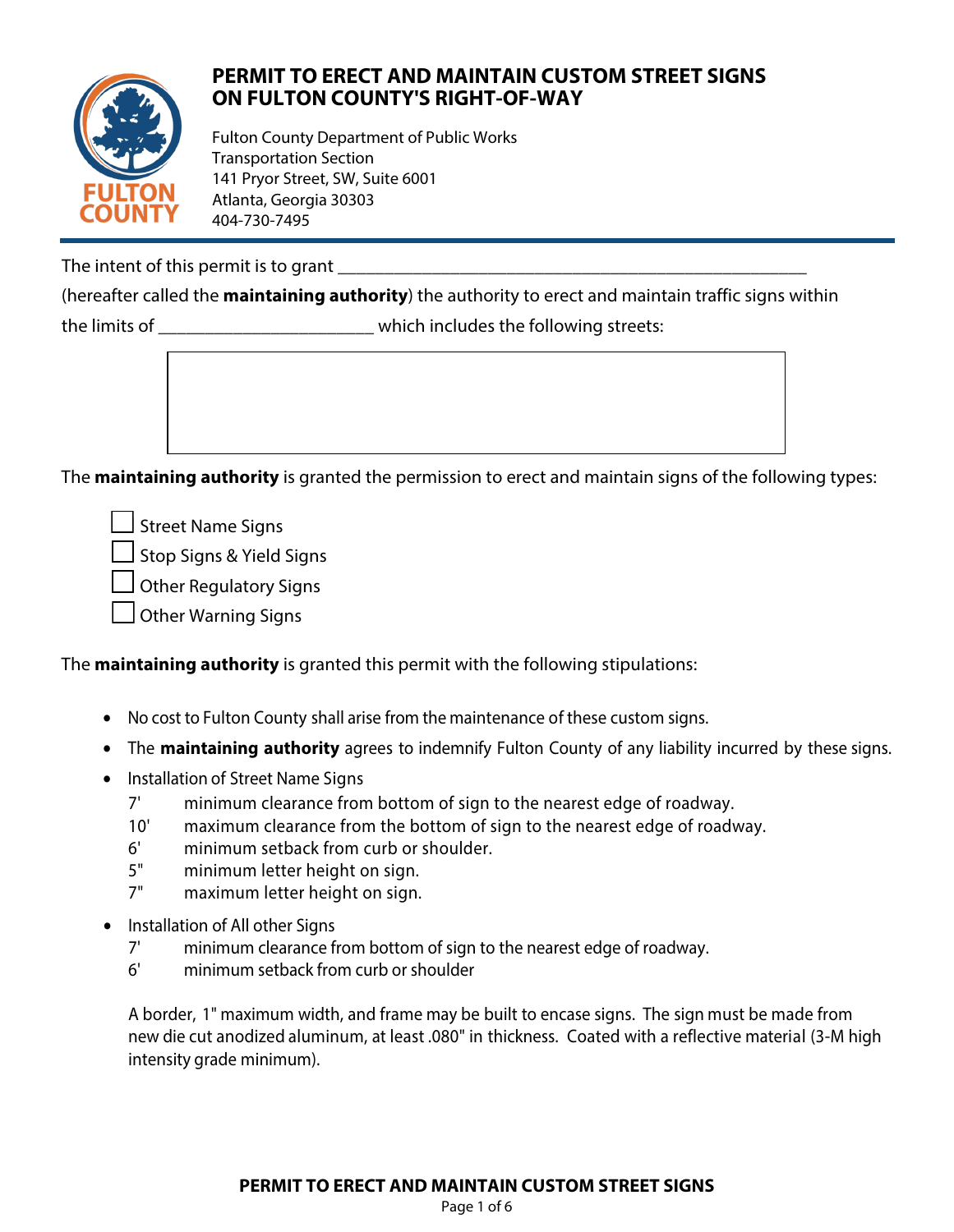- Regulatory signs must be on separate poles without any other signs on that pole.
- All sign faces must be readily readable to motorists. All signs faces at collector and arterial roads must have reflective properties and must meet Fulton County's standards for reflectivity. Only Street Name Signs may have the reflectivity requirement waived on subdivision streets.
- Stop Signs must be 30" x 30". Yield Signs must be 36" on an edge. Speed Limit Signs must be 24" x 30". Warning signs must be 30" x 30".
- Sign poles must have "breakaway" properties when struck by a motor vehicle,  $(i.e., -no$  concrete pillars, no cast iron poles, etc.).
- Sign construction and installation must meet current **MUTCD** (Manual on Uniform Traffic Control Devices) and State specifications.
- A detailed drawing showing typical installation, pole construction, sign size, and frame construction must be approved and on file for each sign type being maintained.
- All site construction placements ofsigns are to be in Fulton County's Right-of-Way and approved by Fulton County's Transportation Section. Fulton County may require placements at any location within the subdivision.
- After installation is completed, the Transportation Section must be contacted for inspection and final approval.
- No sign, regulatory or otherwise, is to be removed by the **maintaining authority** without immediatelyinstalling a replacement of the same type.
- Maintenance may only be granted for the entirety of a subdivision. A list will be maintained by the Transportation Section of locations of maintained signs.
- Maintenance of signs:

Stop signs, if not replaced within three (3) hours, will be replaced by Fulton County. Other Regulatory signs must be replaced within one ( 1) week. All other signs must be replaced within two (2) weeks.

Fulton County, may, at any time, make inspections for substandard signs. If substandard signs are found, the maintaining authority will be notified in writing which signs need to be replaced. Signs may need to be replaced for many reasons including vandalism. Theft, motor vehicle accidents, loss of reflectivity, and others.

 $\sim 10^{-1}$  g  $^{-1}$ 

Any custom sign requiring replacement and not replaced within the required time limit will be replaced by Fulton County. A fee of \$250 per sign will be charged.

Page 2 of 6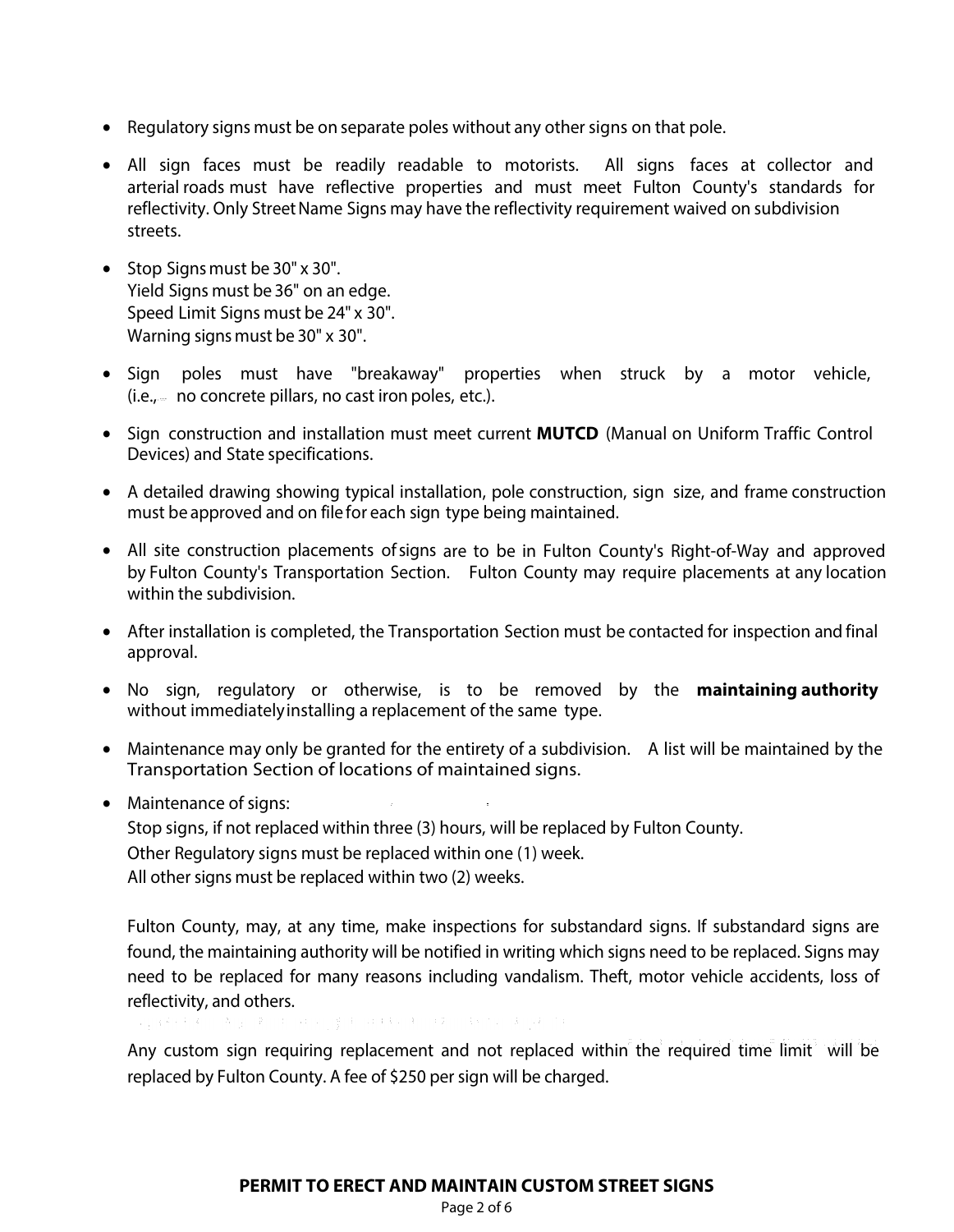Any custom sign replaced by Fulton County may not be removed or replaced without first contacting the Transportation Section.

- If the **maintaining authority** fails to maintain the custom signs, Fulton County may assume maintenance for all signs in the subdivision. The **maintaining authority** will be notified at its stated permanent address, by written letter, that the permit to erect and maintain custom street signs has been revoked. Once maintenance is returned to Fulton County, all custom street signs will be removed and replaced with standard Fulton County signs at the cost of the **maintaining authority.** Removed custom signs will be stored at the signs Shop (895 Marietta Boulevard) for 10 days. After 10 days, the signs will be taken to the County Landfill.
- If the **maintaining authority** wishes to stop maintenance of signs, it must contact the Transportation Section first in writing.
- If Fulton County is to assume responsibility oftraffic signs, the **maintaining authority** must bear the cost of \$ 250 per intersection to remove the custom signs and replace them with standard County signs.
- Fulton County will not install or maintain custom signs, all replacements will be with standard Fulton County signs.

| Signs - Type and Location:     |                                                                                                                  |  |
|--------------------------------|------------------------------------------------------------------------------------------------------------------|--|
|                                |                                                                                                                  |  |
|                                |                                                                                                                  |  |
| Signs at the intersection of:  |                                                                                                                  |  |
|                                |                                                                                                                  |  |
| <b>Street Name Signs:</b>      |                                                                                                                  |  |
|                                | and the control of the control of the control of the control of the control of the control of the control of the |  |
|                                |                                                                                                                  |  |
| Stop Signs:                    |                                                                                                                  |  |
|                                |                                                                                                                  |  |
| Stop Sign Locations:           |                                                                                                                  |  |
| Faces______________            |                                                                                                                  |  |
|                                |                                                                                                                  |  |
| No Parking Anytime signs:      |                                                                                                                  |  |
|                                |                                                                                                                  |  |
| Name of Maintaining Authority: |                                                                                                                  |  |
|                                |                                                                                                                  |  |
| <b>Permanent Address:</b>      |                                                                                                                  |  |
| Telephone Number:              |                                                                                                                  |  |
|                                |                                                                                                                  |  |
| <b>Contact Person:</b>         |                                                                                                                  |  |
|                                |                                                                                                                  |  |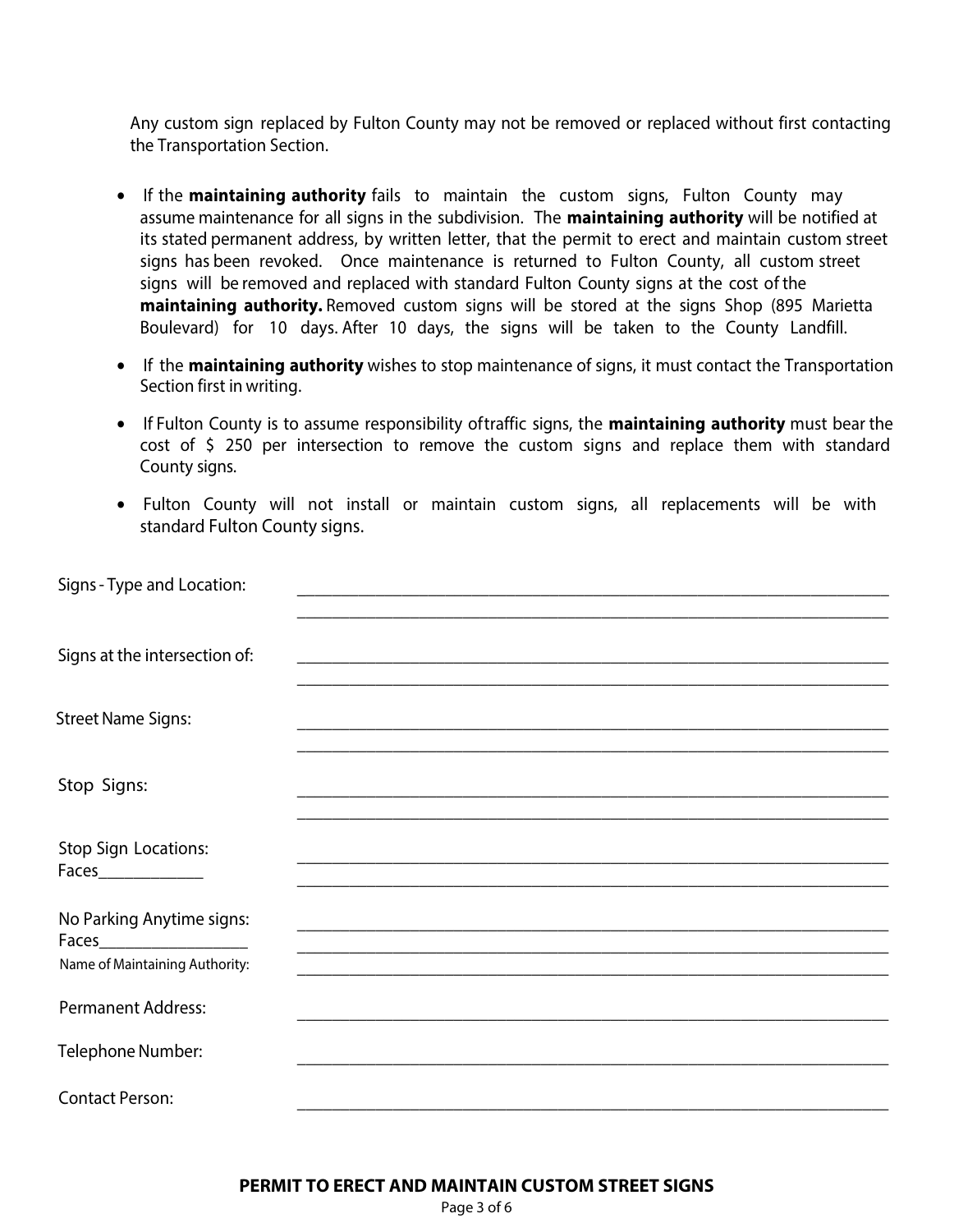Fulton County Public Works Department, Transportation Section can be contacted at:

Fulton County Public Works Attn: **Wyvern Budram**  141 Pryor Street, SW Suite 6001 Atlanta, Georgia 30303 (404) 730-7495 (404) 730-6325 fax

The **maintaining authority** understands that periodically signs are damaged, vandalized, stolen, or otherwise rendered nonfunctional. The **maintaining authority** will be required to replace or repair signs to current Fulton County standards. It is recommended that the **maintaining authority** keep some prefabricated signs on hand for Stop Sign replacements. The **maintaining authority** does not have the authority to remove or install any sign except for the purpose of maintenance.

I have fully read and understand the above-stated provisions and hereby agree to comply with the provisions as stated.

| Notary                                 |      |
|----------------------------------------|------|
| President of Maintaining Authority     | Date |
| Secretary of Maintaining Authority     | Date |
|                                        |      |
| Senior Traffic Engineer                |      |
| <b>Maintaining Authority</b>           |      |
| Maintaining Authority's Representative |      |
| Attachments:<br>Site Plan/Final Plat   |      |
| <b>Fee Sheet</b>                       |      |
| <b>Detail Sign Drawings</b>            |      |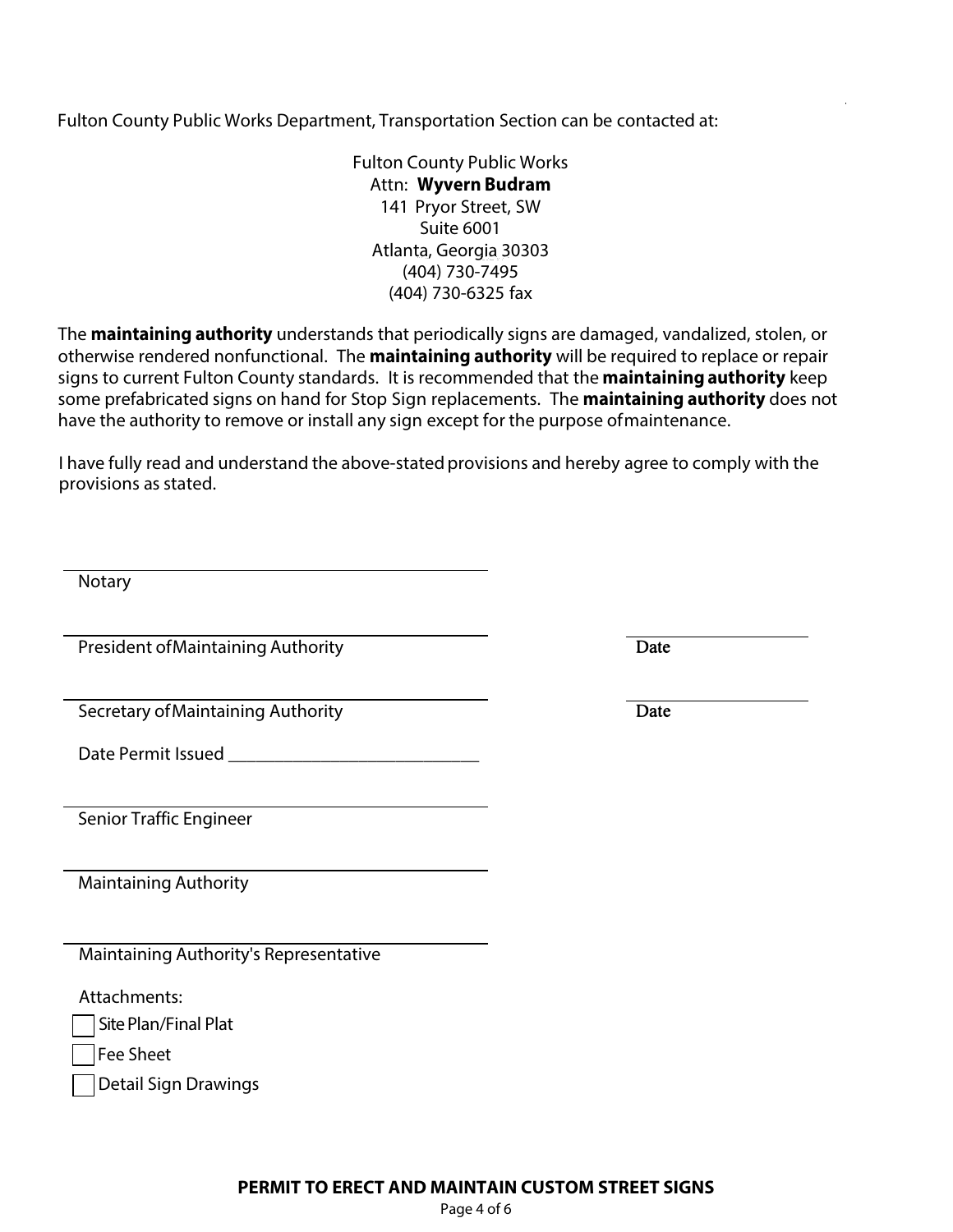FULTON COUNTY DEPARTMENT OF PUBLIC WORKS TRANSPORTATION SECTION 141 Pryor Street, SW, Suite 6001 Atlanta, Georgia 30303 (404) 730-7495

## **PETITION TO ERECT & MAINTAIN CUSTOM STREET SIGNS**

WE THE UNDERSIGNED, ALL BEING PROPERTY OWNERS OF THE SUBDIVISION LEGALLY<br>TITLED ", UNIT(S) TITLED "\_\_\_\_\_\_\_\_\_\_\_\_\_\_\_\_\_\_\_\_\_\_\_\_\_\_\_\_\_\_\_\_\_\_\_\_\_\_\_\_\_\_\_\_\_\_\_\_\_\_\_\_\_\_\_\_\_\_\_\_\_\_," UNIT(S) \_\_\_\_\_\_\_\_\_\_\_\_\_\_\_, DO HEREBY PETITION THROUGH OUR SUBDIVISION OR UNIT(S) FOR THE INSTALLATION AND MAINTENANCE OF CUSTOM STREET SIGNS.

EACH OF US DOES HEREBY PLEDGE AND CONSENT TO THE PAYMENT FOR THE INSTALLATION AND MAINTENANCE OF CUSTOM STREET SIGNS.

THIS PETITION REPRESENTS \_\_\_\_\_\_ % OR MORE OF THE PROPERTY OWNERS OF THIS SUBDIVISION TO BE AFFECTED JOIN IN THIS REQUEST. (PLEASE DO NOT FILL IN ANY BLANK SPACES THAT APPEAR ABOVE).

## **\*\*SPECIAL NOTE\*\***

YOUR SIGNATURE ON THIS PETITION INDICATES THAT YOU HAVE READ AND FULLY UNDERSTAND ALL INFORMATION CONCERNING THE PERMIT TO ERECT AND MAINTAIN CUSTOM STREET SIGNS.

Personally appeared before me, a Notary Public, the undersigned affiant, who says an oath that \_\_\_\_\_\_\_\_\_\_\_\_\_\_\_\_\_\_\_\_\_\_\_ is one of the subscribing witness to the within instrument; that each of said witnesses saw the execution and delivery of the same by each grantor therein for the purpose set forth; and that each witness signed the same as purported.

Sworn to and subscribed before me, this \_\_\_\_\_\_ day of \_\_\_\_\_\_\_\_\_\_\_\_, 20 \_\_\_\_\_\_.

Subscribing Witness

Notary Public Fulton County, State of Georgia